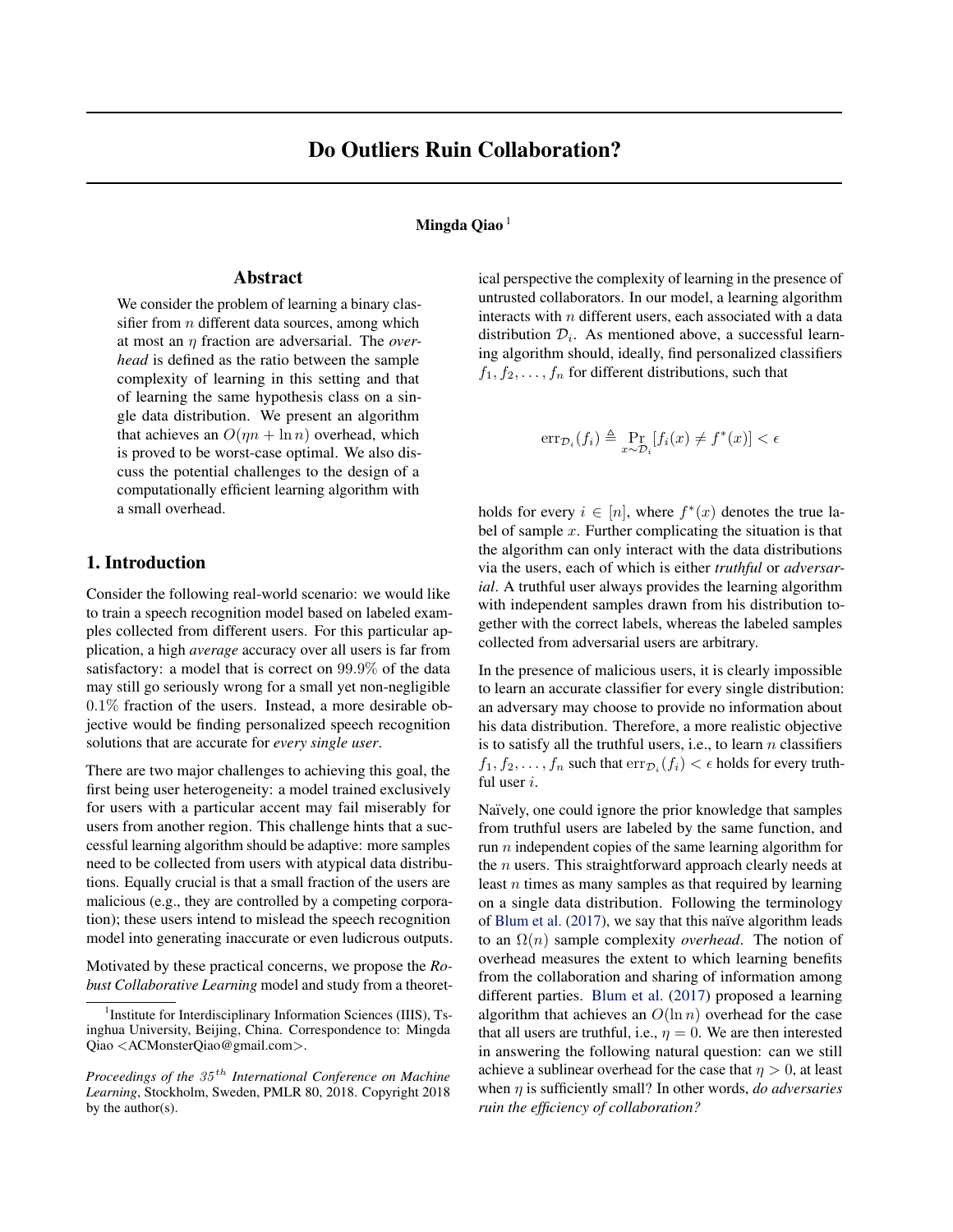#### 1.1. Model and Preliminaries

Similar to the classic *Probably Approximately Correct (PAC) learning* framework due to [Valiant](#page-6-0) [\(1984\)](#page-6-0), we consider the binary classification problem on a set  $X$ . The hypothesis class  $\mathcal F$  is a collection of binary functions on  $\mathcal X$  with VCdimension d. The elements in  $X$  are labeled by an unknown target function  $f^* \in \mathcal{F}^1$ .

Suppose that  $D$  is a probability distribution on set  $\mathcal{X}$ . Let  $\mathcal{O}_{\mathcal{F}}$  denote the oracle that, given a set  $S = \{(x_i, y_i)\}\$ of labeled examples, either returns a classifier  $f \in \mathcal{F}$  that is consistent with the examples (i.e.,  $f(x_i) = y_i$  for every  $(x_i, y_i) \in S$ ) or returns  $\perp$  if  $\mathcal F$  contains no such consistent classifiers. A classic result in PAC learning states that if

$$
m = \Theta\left(\frac{d\ln(1/\epsilon) + \ln(1/\delta)}{\epsilon}\right)
$$

independent labeled samples  $S = \{(x_i, f^*(x_i)) : i \in [m]\}$ are drawn from  $D$ , with probability at least  $1 - \delta$ , inequality  $err_{\mathcal{D}}(f) < \epsilon$  holds for every possible output  $f = \mathcal{O}_{\mathcal{F}}(S)$  [\(Blumer et al.,](#page-6-0) [1989\)](#page-6-0).

In the Robust Collaborative Learning setting, we consider  $n$ different data distributions  $\mathcal{D}_1, \mathcal{D}_2, \ldots, \mathcal{D}_n$  supported on X. A learning algorithm interacts with these distributions via  $n$ *user oracles*  $\mathcal{O}_1, \mathcal{O}_2, \ldots, \mathcal{O}_n$ , each of which operates in one of two different modes: *truthful* or *adversarial*. Upon each call to a truthful oracle  $\mathcal{O}_i$ , a sample x is drawn from distribution  $\mathcal{D}_i$  and the labeled sample  $(x, f^*(x))$  is returned. On the other hand, an adversarial oracle  $\mathcal{O}_i$  may output an arbitrary pair in  $\mathcal{X} \times \{0, 1\}$  each time.<sup>2</sup>

We define  $(\epsilon, \delta, \eta)$ -learning in the Robust Collaborative Learning model as the task of learning an  $\epsilon$ -accurate classifier for each truthful user with probability  $1 - \delta$ , under the assumption that at most an  $\eta$  fraction of the oracles are adversarial.

**Definition 1.1** (( $\epsilon$ ,  $\delta$ ,  $\eta$ )-learning). *Algorithm A is an*  $(\epsilon, \delta, \eta)$ -learning algorithm if A, given a concept class F and access to *n* user oracles  $\mathcal{O}_1, \mathcal{O}_2, \ldots, \mathcal{O}_n$  among *which at most* ηn *oracles are adversarial, outputs functions*  $f_1, f_2, \ldots, f_n : \mathcal{X} \to \{0,1\}$ *, such that with probability at* least  $1 - \delta$ ,  $\text{err}_{\mathcal{D}_i}(f_i) < \epsilon$  holds simultaneously for every truthful oracle  $\mathcal{O}_i$ .

We also formally define the sample complexity of  $(\epsilon, \delta, \eta)$ learning.

**Definition 1.2** (Sample Complexity). Let  $M_A(\mathcal{F}, {\mathcal{O}_i})$  de*note the expected number of times that algorithm* A *calls oracles*  $\mathcal{O}_1, \mathcal{O}_2, \ldots, \mathcal{O}_n$  *in total, when it runs on hypothesis* 

*class* F and user oracles  $\{O_i\}$ . The sample complexity of (, δ, η)*-learning a concept class with VC-dimension* d *from* n *users is defined as:*

$$
m_{n,d}(\epsilon,\delta,\eta) \triangleq \inf_{\mathcal{A}} \sup_{\mathcal{F},\{\mathcal{O}_i\}} M_{\mathcal{A}}(\mathcal{F},\{\mathcal{O}_i\}).
$$

*Here the infimum is over all*  $(\epsilon, \delta, \eta)$ *-learning algorithms A. The supremum is taken over all hypothesis classes* F *with VC-dimension* d and user oracles  $\mathcal{O}_1, \mathcal{O}_2, \ldots, \mathcal{O}_n$ , among *which at most an* η *fraction are adversarial.*

The *overhead* of Robust Collaborative Learning is defined as the ratio between the sample complexity  $m_{n,d}(\epsilon, \delta, \eta)$ and its counterpart in the classic PAC learning setting,  $m_{1,d}(\epsilon, \delta, 0)$ . To simplify the notations and restrict our attention to the dependence of overhead on parameters  $n, d$ and  $\eta$ , we assume that  $\epsilon = \delta = 0.1$  in our definition of overhead.<sup>3</sup>

**Definition 1.3** (Overhead). *For*  $n, d \in \mathbb{N}$  and  $\eta \in [0, 1]$ , *the sample complexity overhead of Robust Collaborative Learning is defined as*

$$
o(n, d, \eta) \triangleq \frac{m_{n, d}(\epsilon, \delta, \eta)}{m_{1, d}(\epsilon, \delta, 0)},
$$

*where*  $\epsilon = \delta = 0.1$ *.* 

Following our definition of the overhead, the results in [\(Blum et al.,](#page-6-0) [2017\)](#page-6-0) imply that when all users are truthful (i.e., when  $\eta = 0$ ) and  $n = O(d)$ ,  $o(n, d, 0) = O(\ln n)$ . They also proved the tightness of this bound in the special case that  $n = \Theta(d)$ .

#### 1.2. Our Results

Information-theoretically, collaboration can be robust. In Section [3,](#page-2-0) we present our main positive result: a learning algorithm that achieves an  $O(\eta n + \ln n)$  sample complexity overhead when  $n = O(d)$ . Our result recovers the  $O(\ln n)$ overhead upper bound due to [Blum et al.](#page-6-0) [\(2017\)](#page-6-0) for the special case  $\eta = 0$ . In Section [4,](#page-5-0) we complement our positive result with a lower bound, which states that an  $\Omega(m)$ overhead is inevitable in the worst case. In light of the previous  $\Omega(\ln n)$  overhead lower bound for the special case that  $n = \Theta(d)$  [\(Blum et al.,](#page-6-0) [2017\)](#page-6-0), our learning algorithm achieves an optimal overhead when parameters  $n$  and  $d$ differ by a bounded constant factor.

Our characterization of the sample complexity in Robust Collaborative Learning indicates that efficient cooperation is possible even if a small fraction of arbitrary outliers are present. Moreover, the overhead is largely determined by  $\eta$ n, the maximum possible number of adversaries. Our

<sup>&</sup>lt;sup>1</sup>This is known as the *realizable* setting of PAC learning.

<sup>&</sup>lt;sup>2</sup>Our results hold even if the adversarial oracles are allowed to collude and they know the samples previously drawn by truthful oracles.

 $3$ This definition only changes by a constant factor when 0.1 is replaced by other sufficiently small constants.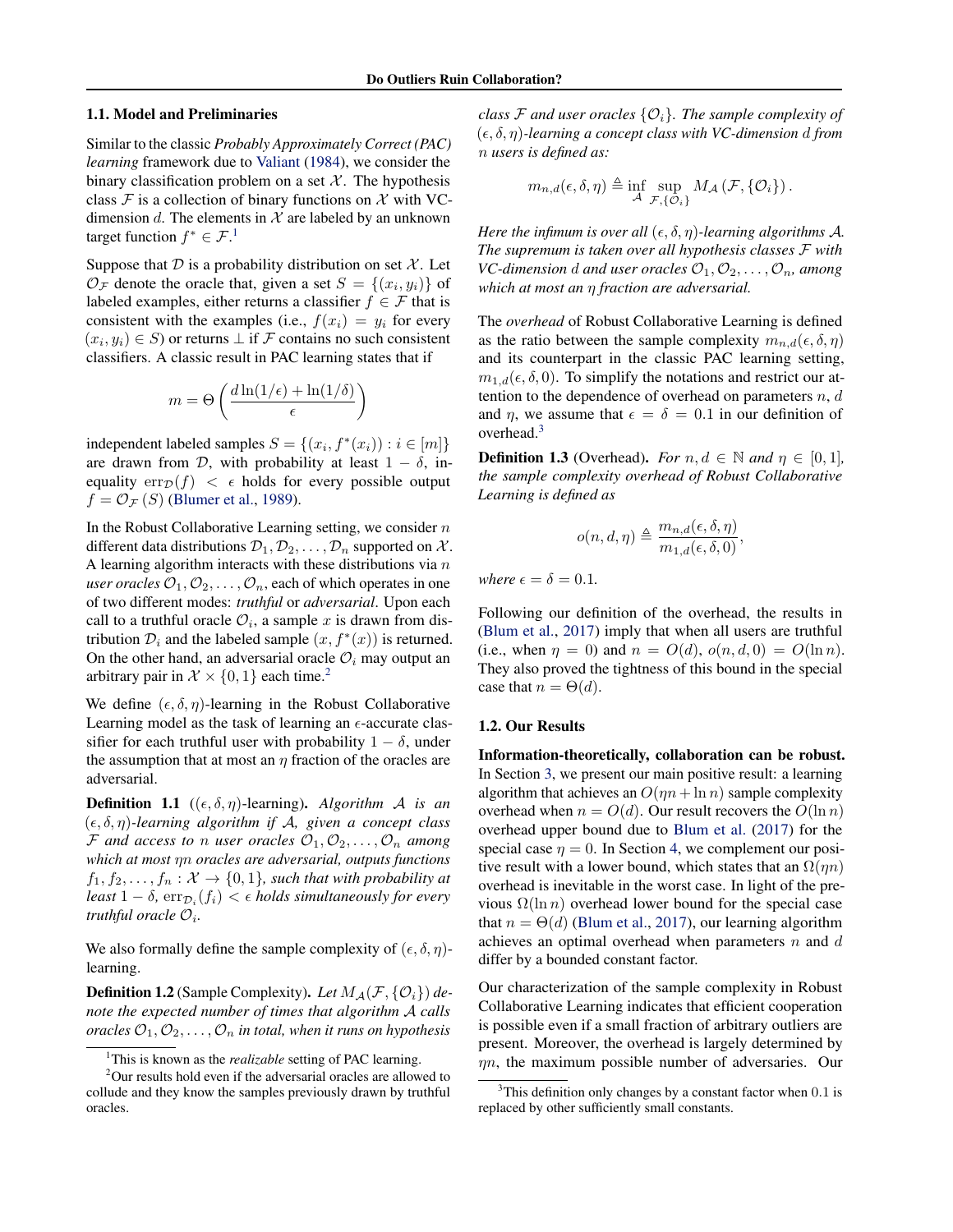<span id="page-2-0"></span>results suggest that for practical applications, the learning algorithm could greatly benefit from a relatively clean pool of data sources.

Computationally, outliers may ruin collaboration. Our study focuses on the sample complexity of Robust Collaborative Learning, yet also important in practice is the amount of computational power required by the learning task. Indeed, the algorithm that we propose in Section 3 is inefficient due to an exhaustive enumeration of the set of truthful users, which takes exponential time. In Section [5,](#page-6-0) we provide evidence that hints at a time-sample complexity tradeoff in Robust Collaborative Learning. Informally, we conjecture that any learning algorithm with a sublinear overhead must run in super-polynomial time. In other words, while the presence of adversaries does not seriously increase the sample complexity of learning, it may still ruin the efficiency of collaboration by significantly increasing the computational burden of this learning task. We support our conjecture with known hardness results in computational complexity theory.

## 2. Related Work

Most related to our work is the recent *Collaborative PAC Learning* model proposed by [Blum et al.](#page-6-0) [\(2017\)](#page-6-0). They also considered the task of learning the same binary classifier on different data distributions, yet all users are assumed to be truthful in their model. In fact, the Robust Collaborative Learning model reduces to the *personalized setting* of their model when  $\eta = 0$ . Here the word "personalized" emphasizes the assumption that each user may receive a specialized classifier tailored to his distribution.

In addition to the personalized setting, they also studied the *centralized setting*, in which all the *n* users should receive the same classifier. They proved that a poly-logarithmic overhead is still achievable in this more challenging setting. In our Robust Collaborative Learning model, however, centralized learning is in general impossible due to the indistinguishability between truthful and adversarial users. The following simple impossibility result holds for extremely simple concept classes and even when infinitely many samples are available.

**Proposition 2.1.** *For any*  $\epsilon \in [0,1)$ ,  $\delta \in [0,\frac{1}{2})$  *and*  $\eta \in$  $(0, 1]$ , no algorithms  $(\epsilon, \delta, \eta)$ -learn any concept class of VC*dimension*  $d \geq 2$ *, under the restriction that all users should receive the same classifier.*

*Proof of Proposition* 2.1. Let  $x_0$  and  $x_1$  be two different samples that can be shattered by F. Choose  $f_0, f_1 \in \mathcal{F}$ such that  $f_0(x_0) = f_0(x_1) = f_1(x_0) = 0$  and  $f_1(x_1) = 1$ . Let *n* be large enough such that  $\eta n \geq 1$ . Construct (degenerate) distributions  $\mathcal{D}_1, \mathcal{D}_2, \ldots, \mathcal{D}_n$  such that  $\mathcal{D}_1(x_1) =$ 

 $\mathcal{D}_2(x_1) = 1$  and  $\mathcal{D}_i(x_0) = 1$  for each  $3 \le i \le n$ .

Consider the following two cases:

- The target function is  $f_0$ . The only adversarial user,  $\mathcal{O}_1$ , misleads the learning algorithm by outputing the labeled example  $(x_1, 1)$ .
- The target function is  $f_1$ . The only adversarial user,  $\mathcal{O}_2$ , misleads the learning algorithm by outputing the labeled example  $(x_1, 0)$ .

Note that in both cases, oracles  $\mathcal{O}_1$  and  $\mathcal{O}_2$  always return  $(x_1, 1)$  and  $(x_1, 0)$  respectively, while all other oracles return  $(x_0, 0)$ . Consequently, no algorithms can distinguish these two cases with success probability strictly greater than  $\frac{1}{2}$ . Thus, any learning algorithm would have a failure probability of at least  $\frac{1}{2} > \delta$ .  $\Box$ 

A related line of research is multi-task learning [\(Caruana,](#page-6-0) [1997;](#page-6-0) [Baxter,](#page-6-0) [2000;](#page-6-0) [Ben-David et al.,](#page-6-0) [2002;](#page-6-0) [2003\)](#page-6-0), which studies the problem of learning multiple related tasks simultaneously with significantly fewer samples. Most work in this direction assumes certain relation (e.g., a transfer function) between the given learning tasks. In contrast to multi-task learning, our work focuses on the problem of learning the same classifier on multiple data distributions, without assuming any similarity between these underlying distributions.

Also relevant to our study is the work on robust statistics, i.e., the study of learning and estimation in the presence of noisy data and arbitrary outliers; see [Lai et al.](#page-6-0) [\(2016\)](#page-6-0); [Charikar](#page-6-0) [et al.](#page-6-0) [\(2017\)](#page-6-0); [Diakonikolas et al.](#page-6-0) [\(2016;](#page-6-0) [2017;](#page-6-0) [2018\)](#page-6-0) and the references therein for some recent work in this line of research. Classic problems in this regime include the estimation of the mean and covariance of a high-dimensional distribution, given a dataset consisting of samples drawn from the distribution and a small fraction of arbitrary outliers. Our model differs from this line of research in that we consider a general classification setting, and the learning algorithm is allowed to sample different sources adaptively, instead of learning from a given dataset of fixed size.

## 3. An Iterative Learning Algorithm

In this section, we present an iterative  $(\epsilon, \delta, \eta)$ -learning algorithm achieves an  $O(m + \ln n)$  overhead when  $n = O(d)$ . Here *n* is the number of users, and  $d$  denotes the VCdimension of the hypothesis class  $\mathcal F$ . Since  $\mathcal F$  can be large and even infinite, we assume that the algorithm access  $\mathcal F$ via an oracle  $\mathcal{O}_{\mathcal{F}}$  that, given a set  $S = \{(x_i, y_i)\}\$  of labeled examples, either returns a classifier  $f \in \mathcal{F}$  such that  $f(x_i) = y_i$  holds for each pair  $(x_i, y_i) \in S$ , or returns  $\perp$  if F does not contain any consistent functions. The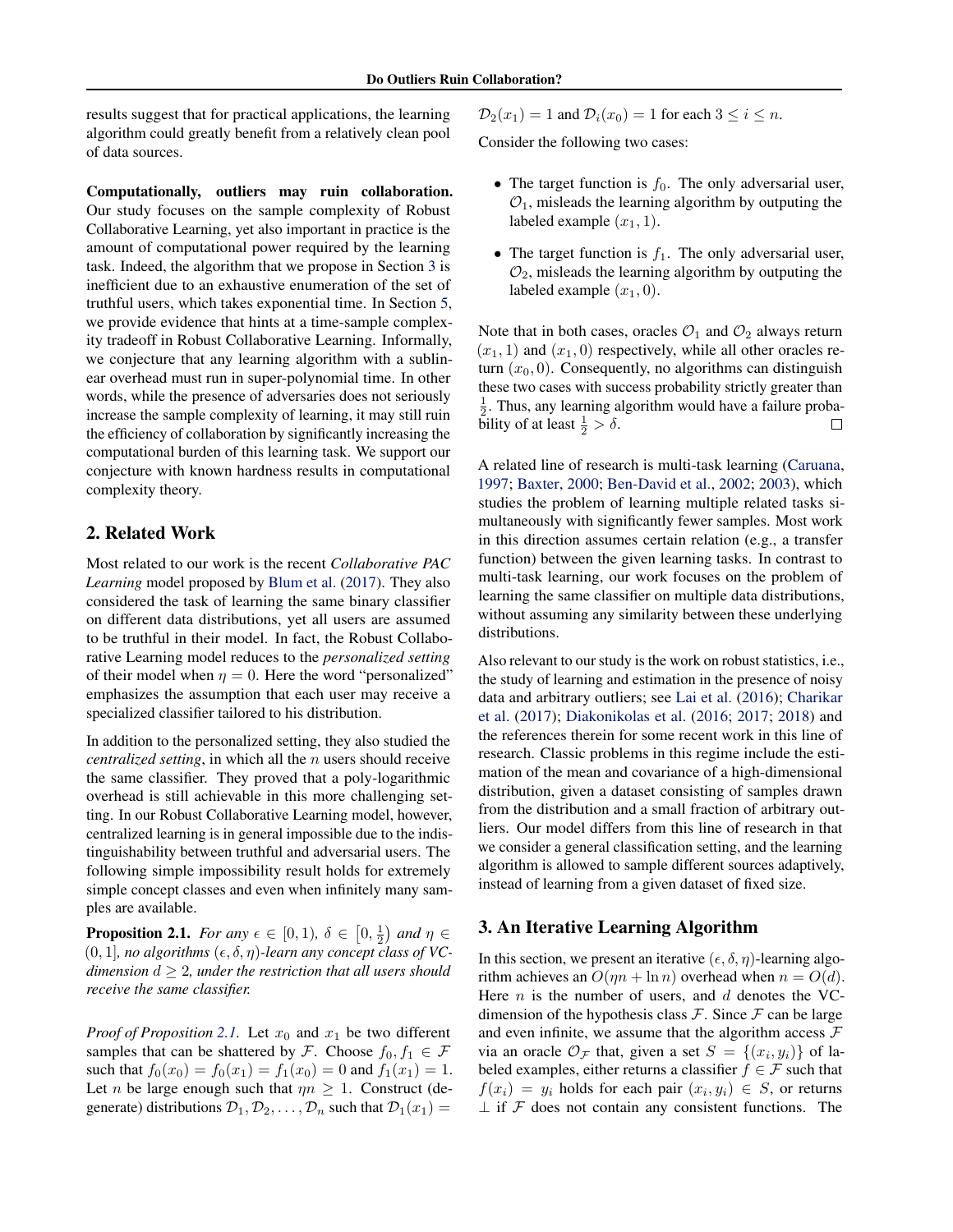<span id="page-3-0"></span>

algorithm interacts with the underlying data distributions  $\mathcal{D}_1, \mathcal{D}_2, \ldots, \mathcal{D}_n$  via n example oracles  $\mathcal{O}_1, \mathcal{O}_2, \ldots, \mathcal{O}_n$ , among which at most an  $\eta$  fraction are adversarial.

#### 3.1. Algorithm

Our algorithm is formally described in Algorithms 1 through 3. The main algorithm proceeds in rounds and maintains a set  $G_r$  of the indices of *active users* at the beginning of round  $r$ , i.e., users who have not received an  $\epsilon$ -accurate classifier so far. When  $|\eta n|$ , the maximum possible number of adversaries, is below  $\frac{|G_r|}{10}$ , the algorithm invokes subroutine Candidate to find a *candidate classifier*  $\hat{f}_r$ . Then, Algorithm 1 calls the validation procedure Test to check whether  $\hat{f}_r$  is accurate for each user  $i \in G_r$  (with respect to accuracy threshold  $\epsilon$ ). If so, the algorithm marks the output for user i as  $f_r$ ; otherwise, user i stays in set  $G_{r+1}$  for the next round. When the proportion of adversaries reaches  $\frac{1}{10}$ , the algorithm learns for the remaining users independently: for each active user, it draws samples from his oracle and outputs an arbitrary classifier that is consistent with his data.

#### 3.2. Analysis of Subroutines

Subroutine Candidate (Algorithm 2) is the key to the sample efficiency of our algorithm, as it enables us to learn a candidate classifier that is accurate simultaneously for a constant fraction of the active users, using only a nearly-linear number of samples (with respect to parameters  $|G|$  and d). Subroutine Test (Algorithm 3) further checks whether the learned classifier is accurate enough for each active user. This allows us to determine whether a user should remain active in the next iteration. We devote this subsection to the analysis of these two subroutines.



Algorithm 3 Test $(G, \tilde{f}, \epsilon, \delta)$ 

**Input:** Set G of indices, candidate function  $\hat{f}$ , parameters  $\epsilon$  and  $\delta$ .

**Output:** Set  $G'$  of surviving indices. for  $i \in G$  do  $S_i \leftarrow \Theta\left(\frac{\ln(|G|/\delta)}{\epsilon}\right)$  $\left(\frac{G|}{\epsilon}\right)$  samples from  $\mathcal{O}_i$ ;  $\theta_i \leftarrow \frac{1}{|S_i|} \sum_{(x,y)\in S_i} \mathbb{I} \left[ \hat{f}(x) \neq y \right];$ end for Output  $G' = \{i \in G : \theta_i > \frac{3}{4}\epsilon\};$ 

**Lemma 3.1.** *Suppose*  $G \subseteq [n]$  *denotes the indices of*  $|G|$ users, among which at most  $\frac{|G|}{10}$  are adversarial. Let  $\hat{f}$ *denote the output of* Candidate( $(G, d, \epsilon, \delta)$ *. With probability* 1 − δ*, the following two conditions hold simultaneously for* at least  $\frac{|G|}{2}$  indices  $i \in G$ : (1)  $\text{err}_{\mathcal{D}_i}(\hat{f}) \leq \frac{\epsilon}{2}$ ; (2) oracle  $\mathcal{O}_i$ *is truthful.*

The proof of Lemma 3.1 relies on the following technical claim, which enables us to relate the union of several equalsize datasets to the samples drawn from the uniform mixture of the corresponding distributions.

**Claim 3.2.** *Suppose*  $m = \Omega\left(n \ln \frac{n}{\delta}\right)$  *balls are thrown into* n *bins independently and uniformly at random. Then with probability*  $1 - \delta$ *, no bins contain more than*  $\frac{2m}{n}$  *balls.* 

*Proof of Claim 3.2.* Let random variable X denote the number of balls in a fixed bin, so  $\frac{X}{m}$  is the average of m i.i.d. Bernoulli random variables with mean  $\frac{1}{n}$ . The Chernoff bound implies that

$$
\Pr\left[\frac{X}{m} \ge \frac{2}{n}\right] \le e^{-mD\left(\frac{2}{n}\right)\left|\frac{1}{n}\right|} = e^{-\Omega\left(n\ln\frac{n}{\delta}\right)\cdot\Omega\left(\frac{1}{n}\right)} \le \frac{\delta}{n},
$$

where the last step holds if we choose a sufficiently large hidden constant in  $m = \Omega\left(n \ln \frac{n}{\delta}\right)$ . The claim follows from a union bound over the  $n$  bins.  $\Box$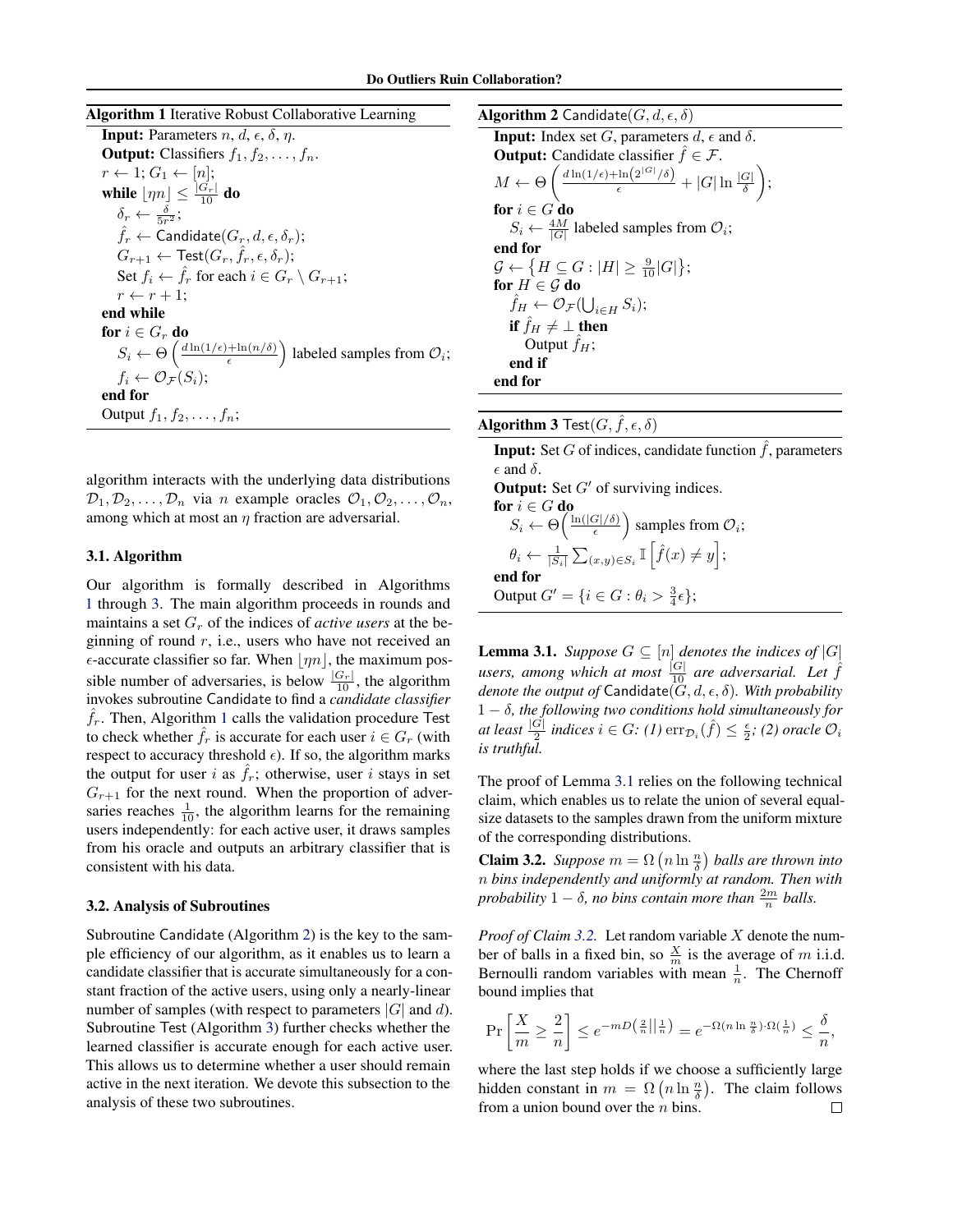<span id="page-4-0"></span>*Proof of Lemma [3.1.](#page-3-0)* Let  $G'$  denote the indices of truthful users in G. By assumption,  $|G'| \ge \frac{9}{10}|G|$  and F contains a function  $f^*$  that is consistent with  $\bigcup_{i \in G'} S_i$ . This guaran-tees that Algorithm [2](#page-3-0) should return  $\hat{f}_H$  as the output when  $H = G'$ , so function Candidate is well-defined.

Recall that in Algorithm [2,](#page-3-0) we set

$$
M = \Theta\left(\frac{d\ln(1/\epsilon) + \ln\left(2^{|G|}/\delta\right)}{\epsilon} + |G| \ln\frac{|G|}{\delta}\right).
$$

Consider the following thought experiment. For each nonempty  $H \subseteq G$ , we draw a sequence  $A_H$  of M integers, each of which is chosen uniformly and independently at random from H. We also draw M samples from oracle  $\mathcal{O}_i$ for each  $i \in G$ . If all users in H are truthful, the samples together with  $A_H$  naturally specify a realization of drawing M samples from the uniform mixture distribution  $\mathcal{D}_H \triangleq$  $\frac{1}{|H|} \sum_{i \in H} \mathcal{D}_i$ : we arrange the M samples drawn from each distribution into a queue, and when we would like to draw the i-th sample, we simply take the sample at the front of queue  $A_H(i)$ .

For a fixed non-empty subset  $H \subseteq G$  that only contains truthful users, the VC theorem implies that with probability  $1-\frac{\delta}{2^{|G|+1}}$  (over the randomness in both the samples and the choice of  $A_H$ ), when we draw samples from the uniform mixture  $\mathcal{D}_H$  as described above, any function  $f \in \mathcal{F}$  that is consistent with the labeled samples satisfies  $err_{\mathcal{D}_H}(f) \leq$  $\frac{\epsilon}{10}$ . By a union bound over  $\leq 2^{|G|}$  different sets  $H \subseteq G$ , the above holds for *every*  $H \subseteq G$  simultaneously with probability  $1 - 2^{|G|} \cdot \frac{\delta}{2^{|G|+1}} = 1 - \frac{\delta}{2}$ .

Recall that in Algorithm [2,](#page-3-0) we first query each oracle  $\mathcal{O}_i$ to obtain a "training set"  $S_i$  of size  $\frac{4M}{|G|}$  for each  $i \in G$ . Then we find set  $H \subseteq G$  and classifier  $\hat{f}_H \in \mathcal{F}$  such that: (1)  $|H| \ge \frac{9}{10}|G|$ ; (2)  $\hat{f}_H$  is consistent with all labeled samples in  $\bigcup_{i \in H} S_i$ . Suppose that H is the set associated with the output of Algorithm [2,](#page-3-0) and let  $H' = \{i \in H :$  $\mathcal{O}_i$  is truthful}. Note that  $|H'| \geq |H| - \frac{|G|}{10} \geq \frac{4}{5}|G|$ .

The crucial observation is that since

$$
M = \Omega\left(|G| \ln \frac{|G|}{\delta}\right),\,
$$

Claim [3.2](#page-3-0) implies that with probability at least  $1 - \frac{\delta}{2}$ , each index  $i \in H'$  appears less than  $\frac{2M}{|H'|} \leq \frac{4M}{|G|}$  times in  $A_{H'}$ . In other words,  $\bigcup_{i \in H'} S_i$  is a superset of the M samples that are supposed to be drawn from  $\mathcal{D}_{H}$  (in our thought experiment). Since  $\hat{f}_H$  is consistent with  $\bigcup_{i \in H'} S_i$ , a union bound shows that with probability  $1 - 2 \cdot \frac{\delta}{2} = 1 - \delta$ , we have

$$
\frac{1}{|H'|}\sum_{i\in H'}\operatorname{err}_{\mathcal{D}_i}(\hat{f}_H)=\operatorname{err}_{\mathcal{D}_{H'}}(\hat{f}_H)\leq \frac{\epsilon}{10}.
$$

This further implies that  $err_{\mathcal{D}_i}(\hat{f}_H) \leq \frac{\epsilon}{2}$  holds for at least  $|G|$  $\frac{G}{2}$  indices  $i \in H'$ ; otherwise, we would have

$$
\frac{1}{|H'|} \sum_{i \in H'} \text{err}_{\mathcal{D}_i}(\hat{f}_H) \ge \frac{1}{|H'|} \left( |H'| - \frac{|G|}{2} \right) \cdot \frac{\epsilon}{2}
$$

$$
\ge \left(1 - \frac{5}{8}\right) \cdot \frac{\epsilon}{2} > \frac{\epsilon}{10},
$$

which leads to a contradiction. Here the second step applies  $|H'| \geq \frac{4}{5}|G|$ . This proves the lemma.  $\Box$ 

The following lemma, which directly follows from a Chernoff bound and a union bound, states that with probability  $1 - \delta$ , Test $(G, f, \epsilon, \delta)$  correctly determines whether f has an  $O(\epsilon)$  error for each user in G.

**Lemma 3.3.** *Let* G' denote the output of  $\text{Test}(G, \hat{f}, \epsilon, \delta)$ *. With probability*  $1 - \delta$ *, the following holds for every*  $i \in$  $G$  simultaneously: (1) if  $\text{err}_{\mathcal{D}_i}(\hat{f}) > \epsilon$ ,  $i \in G'$ ; (2) if  $\operatorname{err}_{\mathcal{D}_i}(\hat{f}) \leq \frac{\epsilon}{2}, i \notin G'.$ 

*Proof of Lemma* 3.3. Fix a truthful oracle  $\mathcal{O}_i$  with  $i \in G$ . Recall that Algorithm [3](#page-3-0) sets

$$
\theta_i = \frac{1}{|S_i|} \sum_{(x,y) \in S_i} \mathbb{I}\left[\hat{f}(x) \neq y\right].
$$

Note that  $\theta_i$  is the average of  $\Omega\left(\frac{\ln(|G|/\delta)}{\epsilon}\right)$  $\left(\frac{G|}{\epsilon}\right)$  independent Bernoulli random variables, each with mean  $err_{\mathcal{D}_i}(\hat{f})$ . Thus, the Chernoff bound implies that with probability  $1 - \frac{\delta}{|G|}$ , the following two conditions holds simultaneously: (1) if  $\mathrm{err}_{\mathcal{D}_i}(\hat{f}) > \epsilon, \theta_i > \frac{3}{4}\epsilon$ ; (2) if  $\mathrm{err}_{\mathcal{D}_i}(\hat{f}) \leq \frac{\epsilon}{2}, \theta_i \leq \frac{3}{4}\epsilon$ . The lemma follows from a union bound over all  $i \in G$ . □

#### 3.3. Correctness and Sample Complexity

Now we are ready to prove our main result.

**Theorem 3.4.** *For any*  $\epsilon, \delta \in (0, 1]$  *and*  $\eta \in [0, 1]$ *, Algorithm [1](#page-3-0) is an*  $(\epsilon, \delta, \eta)$ *-learning algorithm and takes at most* 

$$
O\left(\frac{d\ln(1/\epsilon)}{\epsilon}(\eta n + \ln n) + \frac{n\ln(n/\delta)}{\epsilon}\right)
$$

*samples.*

By Theorem 3.4, the sample complexity  $m_{n,d}(\epsilon, \delta, \eta)$  reduces to  $O(d(m + \ln n))$  when  $\epsilon$  and  $\delta$  are constants and  $n \leq C \cdot d$  for some constant C. Therefore, when  $n = O(d)$ , we have the following overhead upper bound:

$$
o(n, d, \eta) = \frac{O(d(\eta n + \ln n))}{\Theta(d)} = O(\eta n + \ln n).
$$

*Proof of Theorem 3.4.* The proof proceeds by applying Lemmas [3.1](#page-3-0) and 3.3 iteratively. In each round  $r$ , Lemma 3.1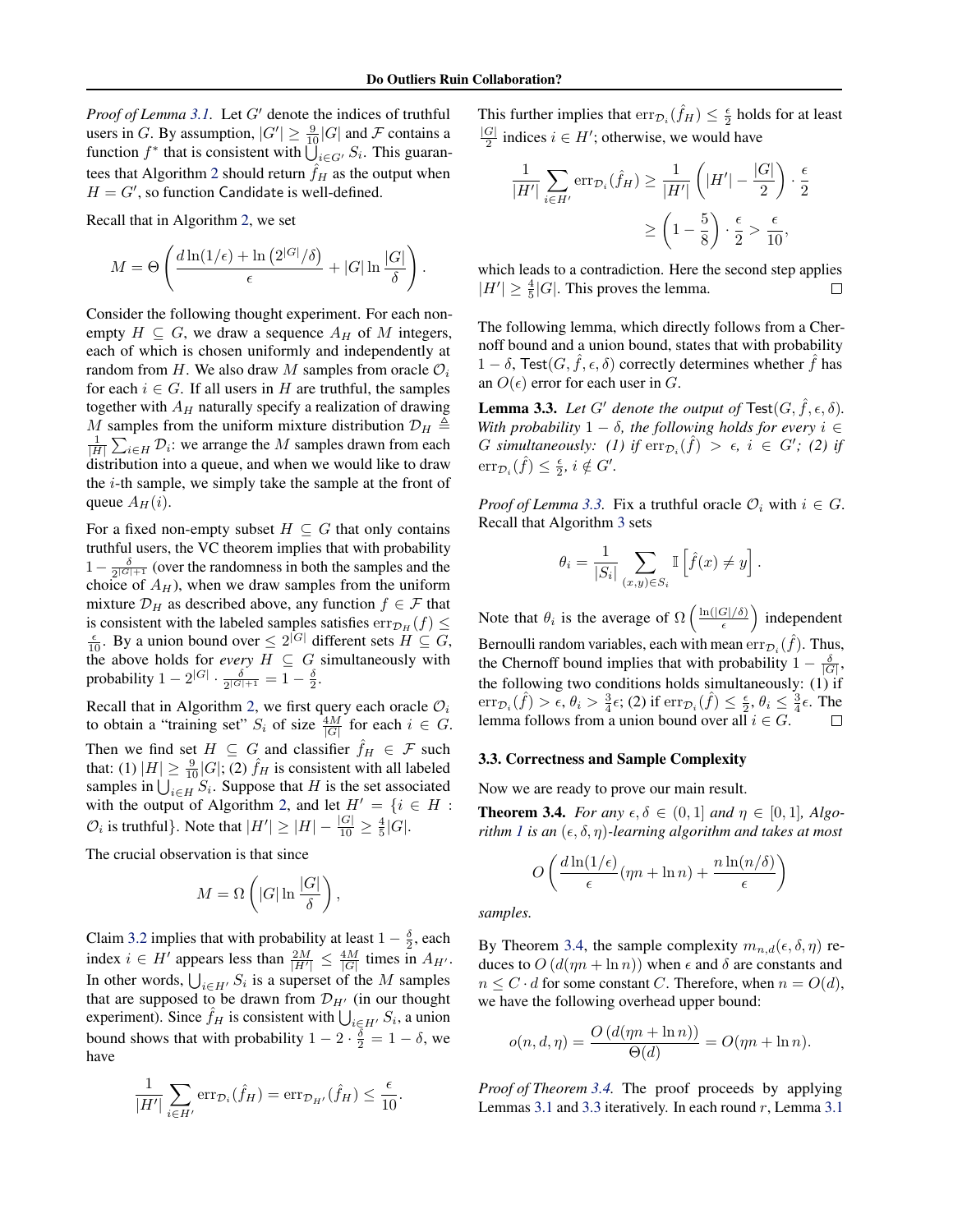<span id="page-5-0"></span>guarantees that with probability  $1-\delta_r$ , the learned classifier  $\hat{f}_r$  has an error below  $\frac{\epsilon}{2}$  for at least  $\frac{|G_r|}{2}$  truthful users. By Lemma [3.3,](#page-4-0) for each such distribution, the "validation error"  $\theta_i$  should be below  $\frac{3}{4}\epsilon$ , so these users will exit the algorithm by receiving  $\hat{f}_r$  as the classifier, and the number of active users decreases by a factor of  $\frac{1}{2}$ . Therefore, the while-loop in Algorithm [1](#page-3-0) terminates after at most  $\log_2 n + 1$  iterations. Finally, the algorithm satisfies the remaining active users by drawing  $\Theta\left(\frac{d \ln(1/\epsilon) + \ln(n/\delta)}{\epsilon}\right)$  $\frac{\sin\left(\frac{n}{\delta}\right)}{n}$  samples from each of them. Thus, the VC theorem guarantees that for each truthful user, the learned classifier is  $\epsilon$ -accurate with probability at least  $1 - \frac{\delta}{3n}$ . By a union bound, with probability at least

$$
1 - \sum_{r=1}^{\infty} 2\delta_r - n \cdot \frac{\delta}{3n} = 1 - \left(\frac{1}{3} + \sum_{r=1}^{\infty} \frac{2}{5r^2}\right)\delta \ge 1 - \delta,
$$

Algorithm [1](#page-3-0) returns an  $\epsilon$ -accurate classifier for each truthful user.

It remains to bound the sample complexity of Algorithm [1.](#page-3-0) In round r, the number of active users is at most  $|G_r| \leq$  $\frac{n}{2^{r-1}}$ . Recall that  $\delta_r = \frac{\delta}{5r^2}$ . The number of samples that Candidate and Test draw in round  $r$  is then upper bounded by

$$
O\left(\frac{d\ln(1/\epsilon) + |G_r| \ln(|G_r|/\delta_r)}{\epsilon}\right)
$$
  
= 
$$
O\left(\frac{d\ln(1/\epsilon)}{\epsilon} + \frac{n\ln(n/\delta)}{2^r\epsilon}\right).
$$

Therefore, the number of samples drawn in the  $O(\ln n)$ iterations is upper bounded by:

$$
\sum_{r=0}^{\lfloor \log_2 n \rfloor + 1} O\left(\frac{d \ln(1/\epsilon)}{\epsilon} + \frac{n \ln(n/\delta)}{2^r \epsilon}\right)
$$
  
= 
$$
O\left(\frac{d \ln(1/\epsilon) \ln n + n \ln(n/\delta)}{\epsilon}\right).
$$
 (1)

When the while-loop in Algorithm [1](#page-3-0) terminates, it holds that  $|G_r| \leq 10\eta n = O(\eta n)$ . After that, we learn on the remaining distributions separately, using

$$
O\left(\eta n \cdot \frac{d\ln(1/\epsilon) + \ln(n/\delta)}{\epsilon}\right) \tag{2}
$$

samples in total. Adding (1) and (2) gives the desired sample complexity upper bound.  $\Box$ 

## 4. Overhead Lower Bound

In this section, we show that an  $\Omega(\eta n + \ln n)$  overhead is unavoidable when  $n = \Theta(d)$ . Therefore, the overhead achieved by Algorithm [1](#page-3-0) is optimal up to a constant factor, when the number of users is commensurate with the

complexity of the hypothesis class. Formally, we have the following theorem.

**Theorem 4.1.** *For any*  $n, d \in \mathbb{N}$ ,  $\epsilon \in (0, \frac{1}{2}]$  *and*  $\delta, \eta \in$ (0, 1)*,*

$$
m_{n,d}(\epsilon,\delta,\eta) = \Omega\left(\frac{m d}{\epsilon}\right).
$$

Theorem 4.1 directly implies the following lower bound on the overhead:

$$
o(n, d, \eta) = \frac{\Omega(\eta nd)}{\Theta(d)} = \Omega(\eta n).
$$

Combining this with the previous lower bound  $o(n, d, \eta)$  =  $\Omega(\ln n)$  when  $n = \Theta(d)$  and  $\eta = 0$  [\(Blum et al.,](#page-6-0) [2017\)](#page-6-0)<sup>4</sup>, we obtain the desired worst-case lower bound of  $\Omega(m + \ln n)$ .

*Proof of Theorem 4.1.* Assume without loss of generality that  $\eta n$  is an integer between 1 and  $n - 1$ . We consider the binary classification problem on set  $\mathcal{X} = [d] \cup \{\perp\}$ , while the hypothesis class  $\mathcal F$  contains all the  $2^d$  binary functions on X that map  $\perp$  to 0. The target function  $f^*$  is chosen uniformly at random from  $\mathcal{F}$ .

Suppose that for  $(1-\eta)n-1$  truthful users, the data distribution is the degenerate distribution on  $\{\perp\}$ , so these truthful users provide no information on the correct classifier  $f^*$ . On the other hand, the data distribution of the only remaining truthful user  $i^*$  satisfies  $\mathcal{D}_{i^*}(x) = \frac{2\epsilon}{d}$  for any  $x \in [d]$  and  $\mathcal{D}_{i^*}(\perp) = 1 - 2\epsilon$ . By construction, a learning algorithm must draw  $\Omega\left(\frac{d}{\epsilon}\right)$  samples from  $\mathcal{D}_{i^*}$  in order to learn an  $\epsilon$ -accurate classifier with a non-trivial success probability  $1 - \delta$ .

Now suppose that each of the  $\eta n$  adversarial users tries to pretend that he is the truthful user  $i^*$ . More specifically, each adversarial user i chooses a function  $f_i \in \mathcal{F}$  uniformly at random, and answer the queries as if he is the truthful user with a different target function  $\tilde{f}_i$ . In other words, upon each request from the learning algorithm, oracle  $\mathcal{O}_i$  draws x from  $\mathcal{D}_{i^*}$  and returns  $(x, \tilde{f}_i(x))$ .

Recall that the actual target function  $f^*$  is also uniformly distributed in  $F$ , so from the perspective of the learning algorithm, the truthful user  $i^*$  is indistinguishable from the other  $\eta n$  adversarial users. Therefore, an  $(\epsilon, \delta, \eta)$ -learning algorithm must guarantee that each of these  $(m + 1)$  users receives an  $\epsilon$ -accurate classifier with probability at least  $1 - \delta$ . The sample complexity lower bound from PAC learning theory implies that we must draw  $\Omega\left(\frac{d}{\epsilon}\right)$  samples from each such user and thus

$$
(\eta n+1)\cdot \Omega\left(\frac{d}{\epsilon}\right)=\Omega\left(\frac{\eta n d}{\epsilon}\right)
$$

<sup>&</sup>lt;sup>4</sup>They proved an  $\Omega(\ln n)$  lower bound for the special case that  $n = d$ , yet their proof directly implies the same lower bound when  $n = \Theta(d)$ .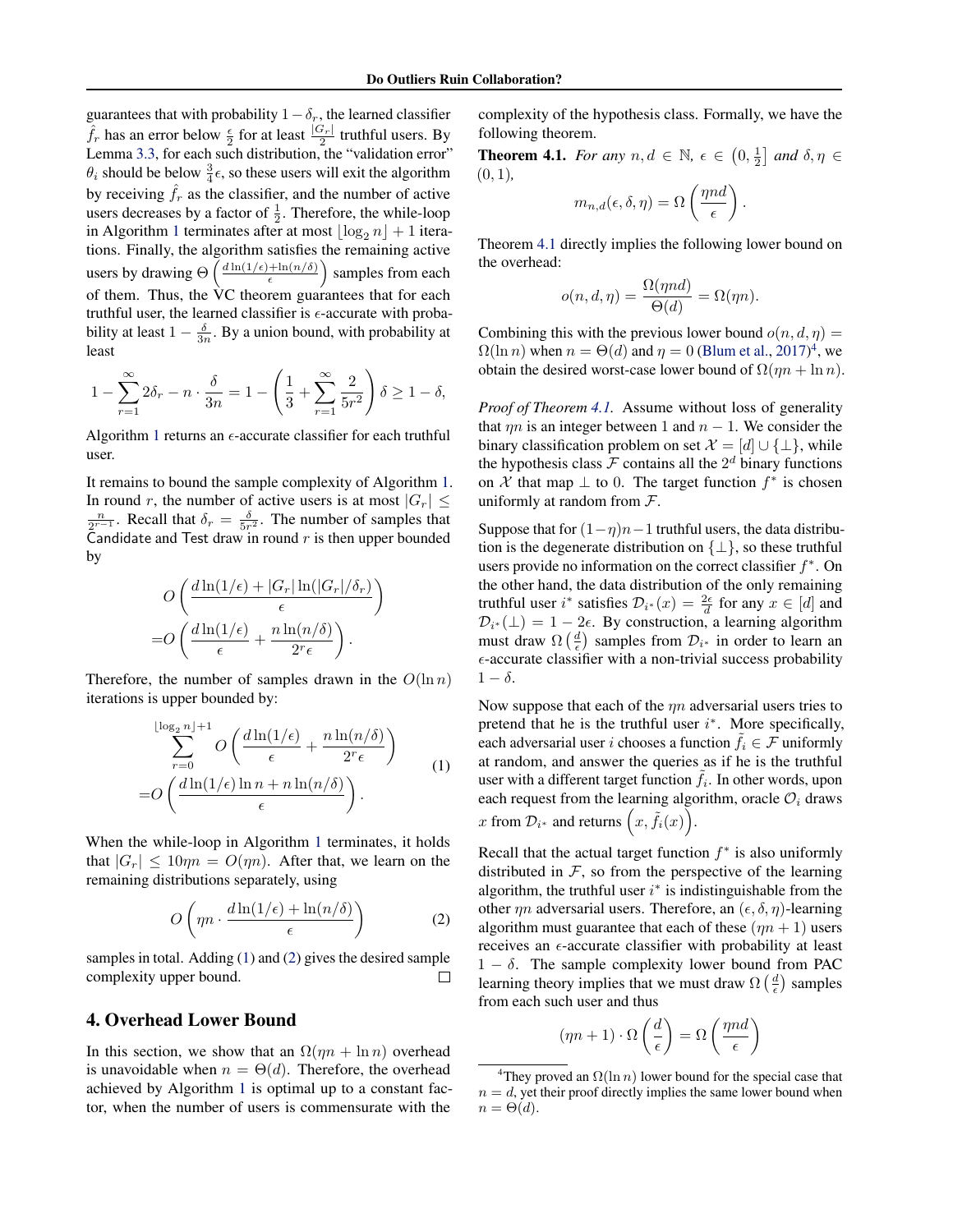<span id="page-6-0"></span>samples in total.

# 5. Discussion: A Computationally Efficient Algorithm?

Although Algorithm [1](#page-3-0) is proved to achieve an optimal sample complexity overhead in certain cases, the algorithm is computationally inefficient and of limited practical use when there are a large number of users. In particular, subroutine Candidate performs an exhaustive search over all user subsets of size  $\geq \frac{9}{10}|G|$ , and thus may potentially call oracle  $\mathcal{O}_{\mathcal{F}}$  exponentially many times. In contrast, the naïve approach that learns for different users separately, though obtaining an  $\Omega(n)$  overhead, only makes n calls to oracle  $\mathcal{O}_\mathcal{F}$ . Naturally, one may wonder whether we can achieve the best of both worlds by finding a computationally efficient learning algorithm with a small overhead? We conjecture that such an algorithm, unfortunately, does not exist.

**Conjecture 5.1.** *For any*  $\alpha > -1$  *and*  $\beta < 1$ *, no learning algorithms that make polynomially many calls to oracle*  $\mathcal{O}_{\mathcal{F}}$ *achieve an*  $O(n^{\beta})$  *overhead when*  $\eta = \Omega(n^{\alpha})$ *.* 

In words, when there is a non-trivial number of adversaries, any efficient learning algorithm would incur a nearly-linear overhead. We remark that it is necessary to assume  $\alpha > -1$ since when  $\eta n$ , the maximum possible number of adversaries, is a constant, the learning algorithm can enumerate the subset of adversarial users in polynomial time, thus achieving an optimal overhead efficiently. Proving or refuting Conjecture 5.1 would greatly further our understanding of the impact of arbitrary outliers on collaborative learning.

The key to our sample-efficient learning algorithm is that subroutine Candidate identifies a large user group such that some classifier  $\hat{f} \in \mathcal{F}$  is consistent with all their labeled samples. Lemma [3.1](#page-3-0) further guarantees that  $\hat{f}$  is  $\epsilon$ -accurate for at least half of the users. This allows us to satisfy almost all the users in  $O(\ln n)$  iterations, resulting in the  $\ln n$  term in the overhead.

We note that finding a group of users with consistent datasets generalizes the problem of finding a large clique in a graph: For an undirected graph with vertices labeled from 1 to  $n$ , we construct the user oracles  $\mathcal{O}_1, \mathcal{O}_2, \ldots, \mathcal{O}_n$  such that  $\mathcal{O}_i$ and  $\mathcal{O}_i$  produce conflicting labels on the same data if the edge  $(i, j)$  is absent from the graph. Then a group of users have consistent datasets if and only if they form a clique in the corresponding graph.

Unfortunately, [Zuckerman](#page-7-0) [\(2006\)](#page-7-0) proved that even if the graph is known to contain a hidden clique of size  $\Omega(n)^5$ , it is still NP-hard to find a clique of size  $\Omega(n^{1-\beta})$  for any  $\beta < 1$ . This indicates that, following the approach of Algorithm [1,](#page-3-0) a computationally efficient algorithm can only find accurate classifiers for at most  $O(n^{1-\beta})$  users in each iteration. As a result,  $\Omega(n^{\beta})$  iterations would be necessary to satisfy all the *n* users. The algorithm consequently incurs an  $\Omega(n^{\beta})$ overhead.

## References

- Baxter, J. A model of inductive bias learning. *Journal of Artificial Intelligence Research (JAIR)*, 12(1):149–198, 2000.
- Ben-David, S., Gehrke, J., and Schuller, R. A theoretical framework for learning from a pool of disparate data sources. In *International Conference on Knowledge Discovery and Data Mining (KDD)*, pp. 443–449, 2002.
- Ben-David, S., Schuller, R., et al. Exploiting task relatedness for multiple task learning. *Lecture Notes in Computer Science (LNCS)*, pp. 567–580, 2003.
- Blum, A., Haghtalab, N., Procaccia, A. D., and Qiao, M. Collaborative pac learning. In *Advances in Neural Information Processing Systems (NIPS)*, pp. 2389–2398, 2017.
- Blumer, A., Ehrenfeucht, A., Haussler, D., and Warmuth, M. K. Learnability and the vapnik-chervonenkis dimension. *Journal of the ACM (JACM)*, 36(4):929–965, 1989.
- Caruana, R. Multitask learning. *Machine Learning*, 28(1): 41–75, 1997.
- Charikar, M., Steinhardt, J., and Valiant, G. Learning from untrusted data. In *Symposium on Theory of Computing (STOC)*, pp. 47–60, 2017.
- Diakonikolas, I., Kamath, G., Kane, D. M., Li, J., Moitra, A., and Stewart, A. Robust estimators in high dimensions without the computational intractability. In *Foundations of Computer Science (FOCS)*, pp. 655–664, 2016.
- Diakonikolas, I., Kamath, G., Kane, D. M., Li, J., Moitra, A., and Stewart, A. Being robust (in high dimensions) can be practical. In *International Conference on Machine Learning (ICML)*, pp. 999–1008, 2017.
- Diakonikolas, I., Kamath, G., Kane, D. M., Li, J., Moitra, A., and Stewart, A. Robustly learning a gaussian: Getting optimal error, efficiently. In *Symposium on Discrete Algorithms (SODA)*, pp. 2683–2702, 2018.
- Lai, K. A., Rao, A. B., and Vempala, S. Agnostic estimation of mean and covariance. In *Foundations of Computer Science (FOCS)*, pp. 665–674, 2016.
- Valiant, L. G. A theory of the learnable. *Communications of the ACM (CACM)*, 27(11):1134–1142, 1984.

 $\Box$ 

<sup>5</sup>Analogously, in our setting, we know that a large fraction of users have non-conflicting datasets.